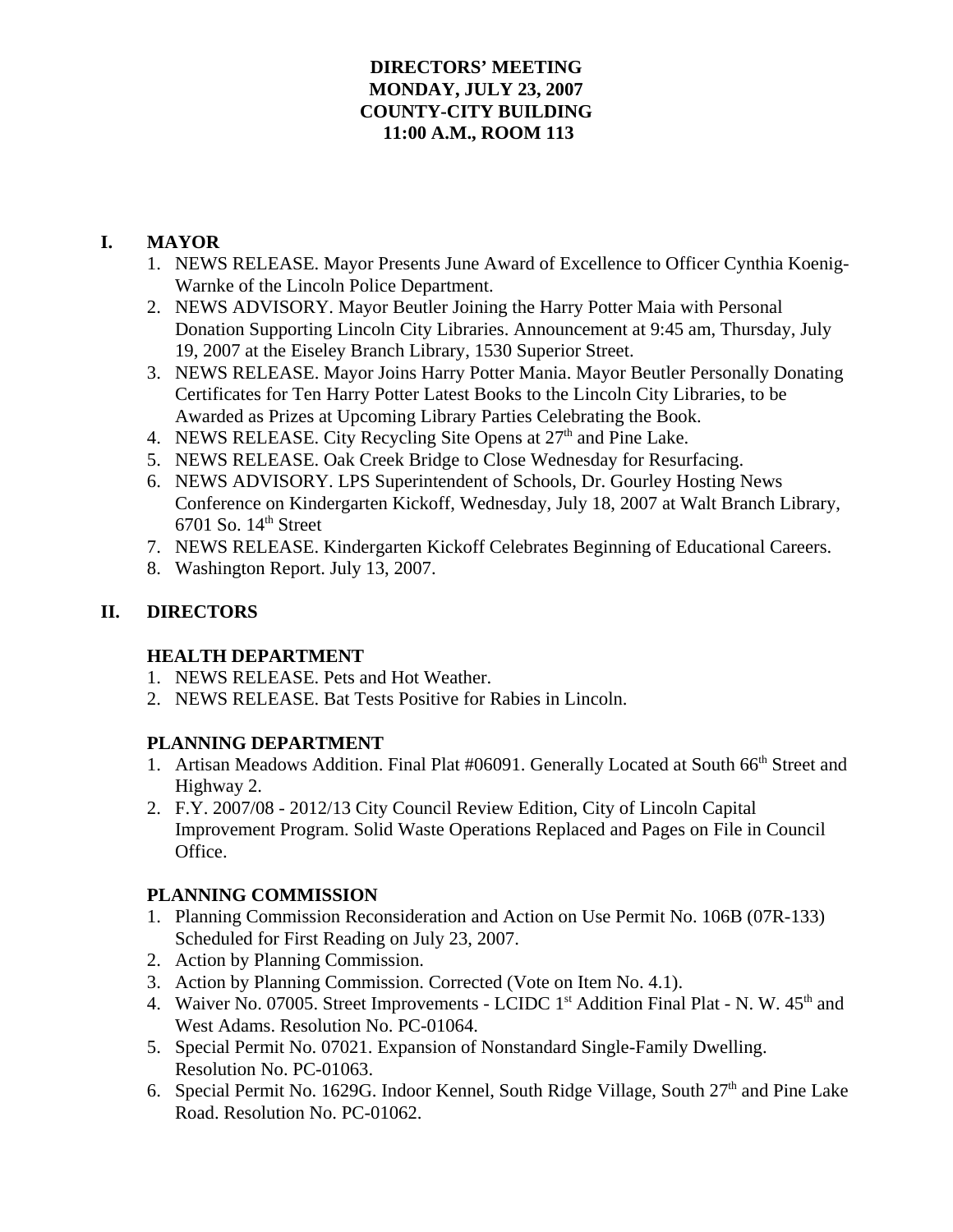#### **PARKS AND RECREATION**

- 1. Response to Ms. Marlar, from Lynn Johnson, Parks and Recreation Director, Regarding Email on the Mud and Silt on the Trail in the Underpass at  $84<sup>th</sup>$  Street, North of Old Cheney Road.
- 2. Response to Ms. Sanchez, from Lynn Johnson, Parks and Recreation Director, Regarding Youth Sports Programs, Including Lacrosse.

# **PUBLIC WORKS AND UTILITIES**

- 1. Memorandum from Karl Fredrickson, Director of Public Works/Utilities, Responding to Request for "Fee Report" for Engineering Completed a Few Years Ago.
- 2. ADVISORY. Water Main Project #700294. St. Paul Avenue; 42<sup>nd</sup> 47<sup>th</sup> Street.
- 3. ADVISORY. Bridge Deck Resurfacing Project #546640. No. 14<sup>th</sup> Street and Saunders Bridge Over Oak Creek.
- 4. ADVISORY. Water Main Project #700284. 20<sup>th</sup> Street; A Street Prospect Street.
- 5. ADVISORY. South Streets;  $9<sup>th</sup>$  Street  $10<sup>th</sup>$  Street to Close July 21, 2007. Project #540009.
- 6. Correspondence from Steve Masters, Public Utilities Administrator, Regarding the Southwest Wastewater Facility:
	- a. Draft, Executive Summary for the Southwest Wastewater Facility Report, Including Maps (Black & Veatch and Olsson Associates);
	- b. Chapter 14, Upper Southwest Salt Creek Basin ("Working Draft; Update of Wastewater System Facilities Master Plan and Report"); and
	- c. Chapter 23.5, Southwest Treatment Plant ("Working Draft, Update of Wasdtewter System Facilities Master Plan and Report").

## **WOMEN'S COMMISSION**

- 1. NEWS RELEASE. Fifth Annual Women and Money Conference.
- 2. NEWS RELEASE. Coffey Wins Second Term as National President.

### **III. CITY CLERK**

### **IV. COUNCIL REQUESTS/CORRESPONDENCE**

#### **JONATHAN COOK**

1. Reply from Steve Masters, Public Utilities Administrator, on Questions Submitted on the Southwest Wastewater Facility. (For Complete Drafts and Maps Go to Public Works and Utilities Section)

### **DOUG EMERY**

1. Request to Karl Fredrickson, Public Works & Utilities Director - RE: Stop Signs - Eastridge Elementary School (Emery RFI#1 - 05/21/07) **SEE REPLY FROM RANDY HOSKINS, ASSISTANT CITY ENGINEER.**

### **ROBIN ESCHLIMAN**

1. Response from Don Herz, Finance Director, on the Appropriate Use of MIRF Dollars.

### **DAN MARVIN**

1. Response from Scott Opfer, Engineering/Traffic Manager Regarding Speed Limit Questions.